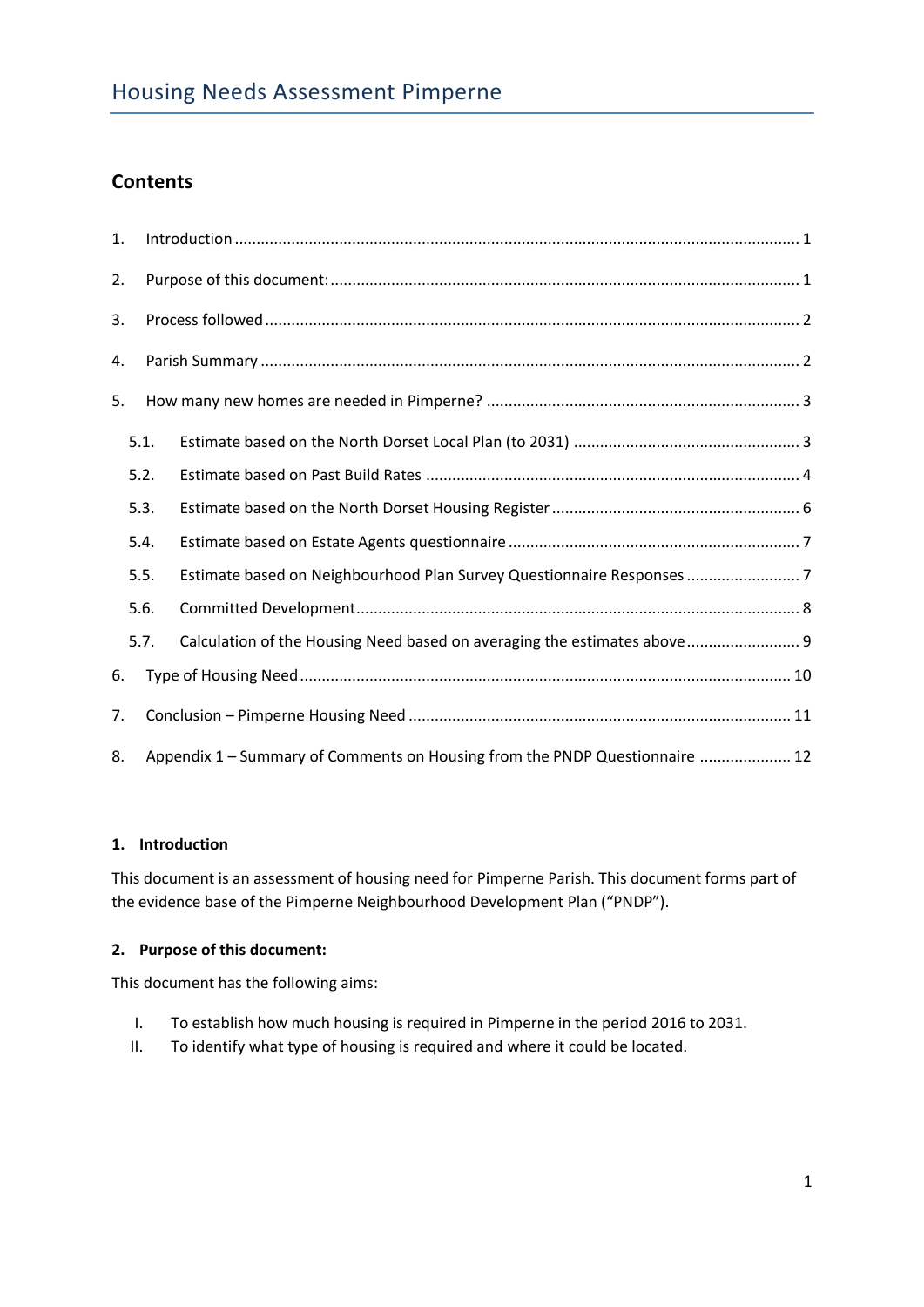# <span id="page-1-0"></span>**3. Process followed**

The statutory development plan is the North Dorset Local Plan (hereafter 'The Local Plan'). The plan was adopted on 15th January 2016.

The Local Plan is the starting point for any assessment of housing need for the PNDP. However, the Local Plan does not identify specific housing need at a village level. To identify a specific housing need at the Pimperne village level the following key sources of information were assessed and assumptions based on professional judgment were made:

- Bournemouth/Poole Housing Market Area Survey of Housing Needs and Demand (North Dorset Report) - Fordham Research June 2008 (hereafter '2008 SHND' report)
- Bournemouth/Poole Housing Market Area Strategic Housing Market Assessment North Dorset Report Jan 2012 (hereafter the '2012 SHMA')
- Eastern Dorset Housing Market Area SHMA 2015 North Dorset Summary Report (hereafter the '2015 SHMA')
- PNDP Questionnaire (2015)
- Planning permissions data provided by Dorset County Council (DCC)
- 2011 Census data
- North Dorset District Council Housing Register data
- Estate agent questionnaire (2016)

# <span id="page-1-1"></span>**4. Parish Summary**

The following facts provide important context to the assessment of housing need in Pimperne. (Source: Office for National Statistics unless stated)

- Pimperne is a relatively affluent rural village in North Dorset e.g. Pimperne is ranked amongst the 20% least deprived areas nationally (Households by Deprivation Dimensions, 2011 (QS119EW);
- The Parish is around 1,182 hectares (Parish Online Getmapping);
- Pimperne is approximately 2 miles from Blandford Forum, which is one of the four principal market towns in North Dorset. The four are Blandford Forum, Gillingham, Shaftesbury and Sturminster Newton.
- According to the 2011 Census the population of Pimperne was 1,109, and the latest midyear estimate (2013) shows a slight drop to 1,071;
- Around 21% of Pimperne's population are retired and about the same proportion (22%) are young people (up to 19 years of age).
- In 2011, there were 478 households in Pimperne of which 58% are detached dwellings, 23% are semi-detached dwellings, 17% are terraced houses and the small 2% balance can be described as flats.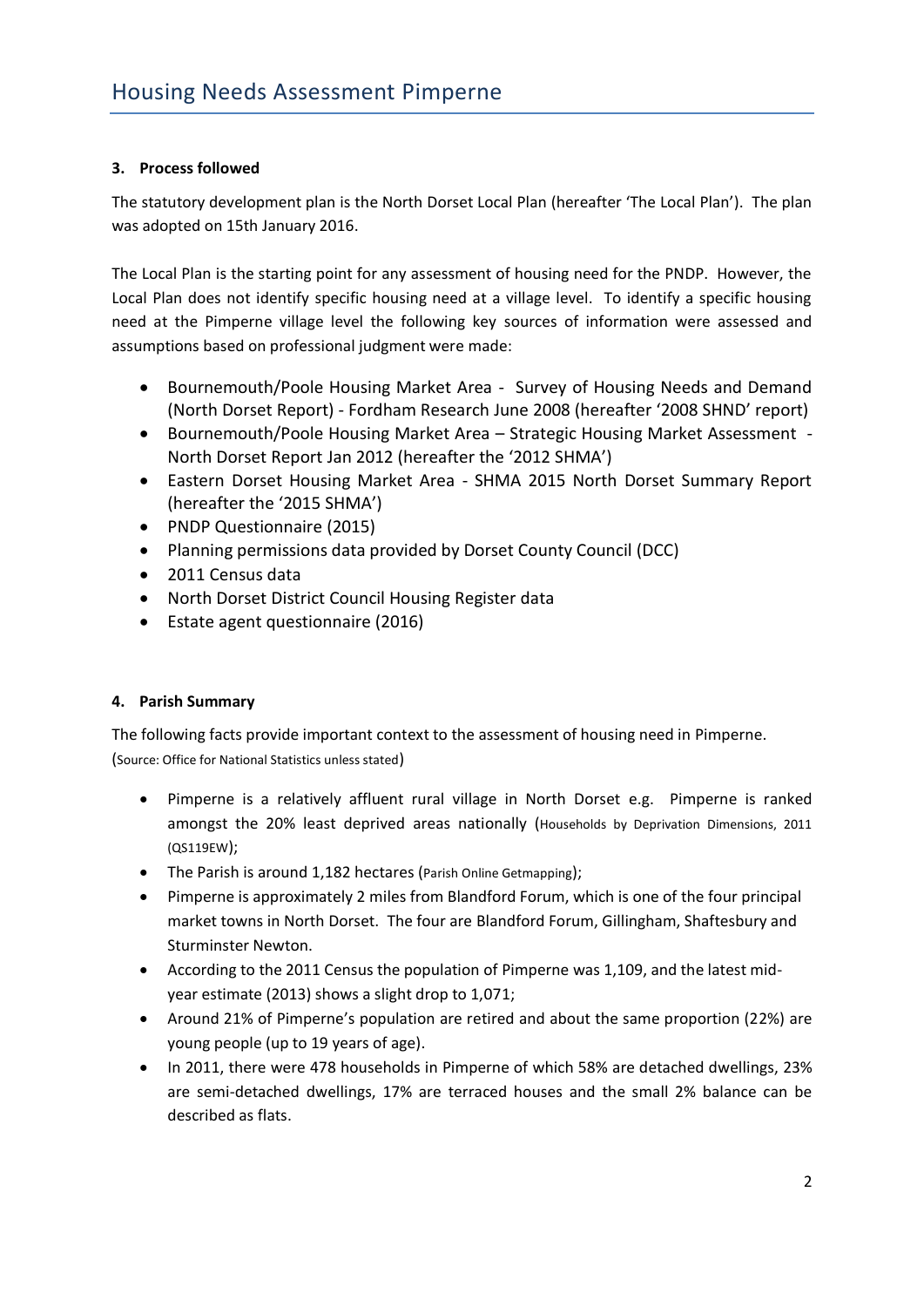• Although there are employment opportunities in the village, 4 out of 5 (80%) of working residents travel to work by motor vehicle.

The characteristics of Pimperne described above suggest that much of the demand for housing in Pimperne, as evidenced by developer inquiries for sites, is actually demand for commuter housing or retirees. It is demand driven by the fact Pimperne is a 'desirable' location to be located from a market perspective. Many people would like to live in a village and commute a few miles to a larger settlement. However, this type of housing demand is not necessarily the most sustainable solution as outlined by the National Planning Policy Framework ("NPPF") which states that: "*Local planning authorities should plan for new development in locations and ways which reduce greenhouse gas emission (paragraph 95, NPPF)".* 

# <span id="page-2-0"></span>5. **How many new homes are needed in Pimperne?**

This section assesses a variety of information sources to establish an estimate of the future housing required in Pimperne in the period to 2031. We have estimated the requirement based on the different sources of information and these are set out below in points 5.1 through 5.6.

# <span id="page-2-1"></span>5.1. **Estimate based on the North Dorset Local Plan (to 2031)**

As stated, the Local Plan does not identify a specific housing need figure for Pimperne. However, it does set out a housing need figure for rural areas outside the four main towns. Over the period 2011 to 2031, at least 825 dwellings out of a minimum of 5,700 dwellings district wide will be built in Stalbridge and the eighteen villages. Of this 825 target, 115 have been built in the first four years to 2015, leaving 711 required.

To establish the specific Local Plan housing need target for Pimperne, we have conducted a housing need calculation. This is based on the figure of 711 total rural dwellings in North Dorset and an extrapolation of Pimperne's percentage of the total 'Stalbridge and more sustainable villages' housing stock in North Dorset. This two-step process is set out below:

# **Step 1: 2011 'pro rata' estimate**

Total population  $[1,109]$  ÷ Total population in Stalbridge and the 18 villages  $[20,150]$  = 5.5%

# **Step 2: applying the 'pro rata' estimate to the rural target**

Rural target [711] x Pro-rata amount [5.5%] = 39 dwellings

The estimated housing need for Pimperne based on the North Dorset Local Plan would be 39 **dwellings** (or about 2.5 homes a year for the period 2015 - 2031).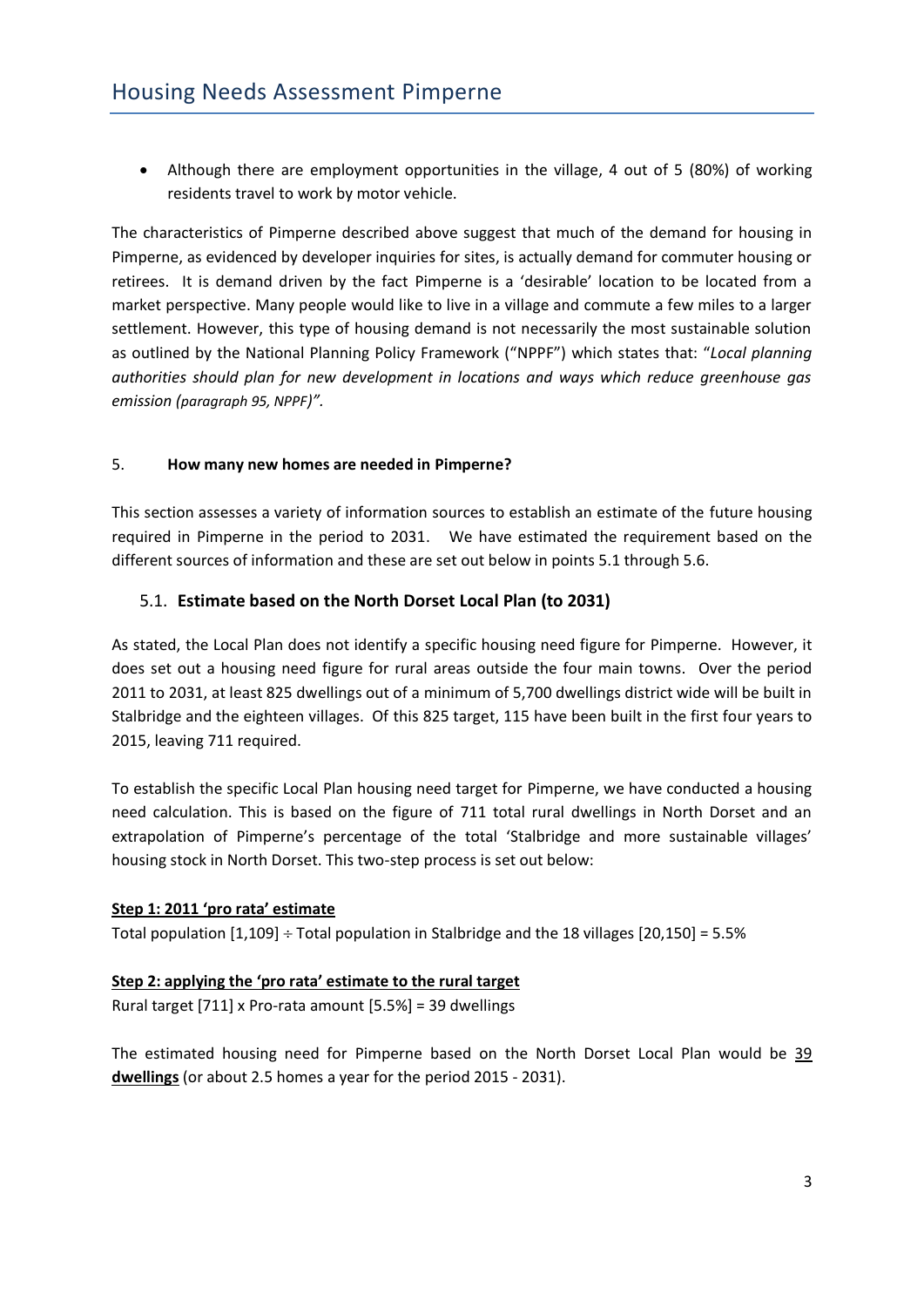It should be noted that this figure is a high level figure. It does not factor in any local considerations specific to Pimperne. It can therefore be considered to be a starting point or baseline for a more tailored assessment of housing need for Pimperne. These more specific elements are set out below.

# **SHMA update assessment**

The latest housing needs assessment has yet to be tested at examination, but suggests a slightly higher annual requirement across the North Dorset part of housing market area, equating to 330 dwellings per annum (as opposed to 285). As well as being untested, no decision as yet has been taken on their strategic distribution such as the town / rural area 'split'. However, in the absence of any other information, the best assumption that can be made is that there may well be a requirement to increase the amount of housing by and equivalent amount.

#### **Step 3: applying a 'pro rata' uplift to the local target**

Proportionate uplift (330-285)/285 = 15.8% Pimperne target [39] + 15.8% = **45 dwellings**

# <span id="page-3-0"></span>5.2. **Estimate based on Past Build Rates**

*Source: Dorset County Council (2015)*





Past build rates can provide further information to help refine the Local Plan figure. Past build rates can give an impression of demand for housing. One potential drawback is that looking at past trends does not necessarily provide an indication of likely future trends. Past build rates are necessarily supply constrained as they relate to specific sites, whereas the assessment of housing need seeks to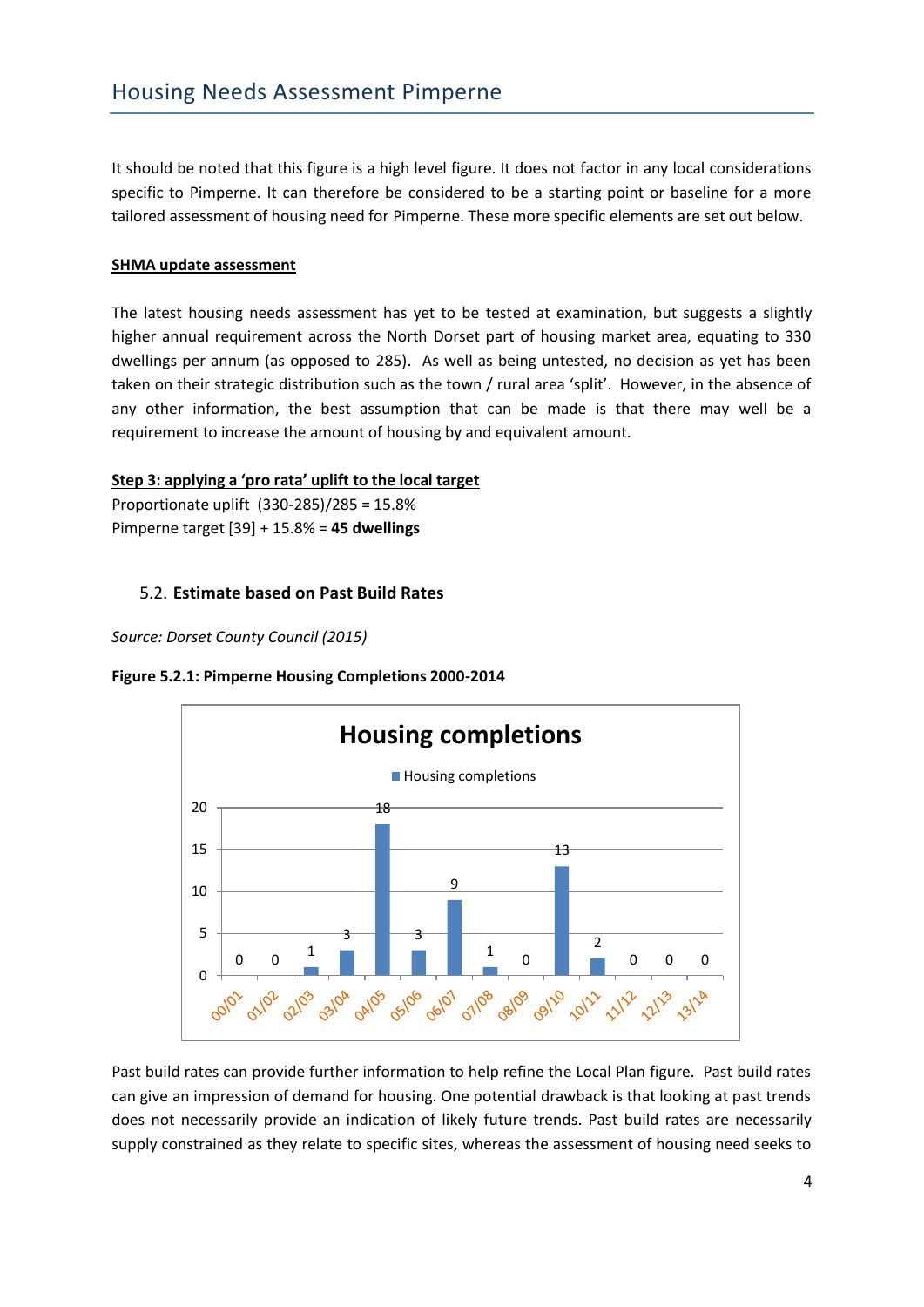identify an unconstrained housing need figure. Nonetheless the information can help provide further evidence to help establish a more tailored housing needs figure for Pimperne.

Past build rates for Pimperne and for rural areas of North Dorset (excluding the four main settlements) for the period 2000/2001 to 2013/14 have been taken from information provided by Dorset County Council. Pimperne housing completions between 2000 and 2014 are shown in Figure 5.2.1.

The average annual housing completion figure for Pimperne (2000/2014) as shown in Figure 5.2.1 above is **3.5** dwellings per annum. If this trend was applied for the period to 2031 it would equate to 56 homes. However, this includes a "spikes" of development connected to the Manor Farm and Willows Park developments. These spikes are, to some degree, abnormal and not representative of the typical trend. Without these one-off large sites, the smoothed average is just under 1.5 dwellings per annum.





The historic housing completions for the period 1994 to 2014 in North Dorset rural areas outside the four main settlements are shown in Figure 5.2.3: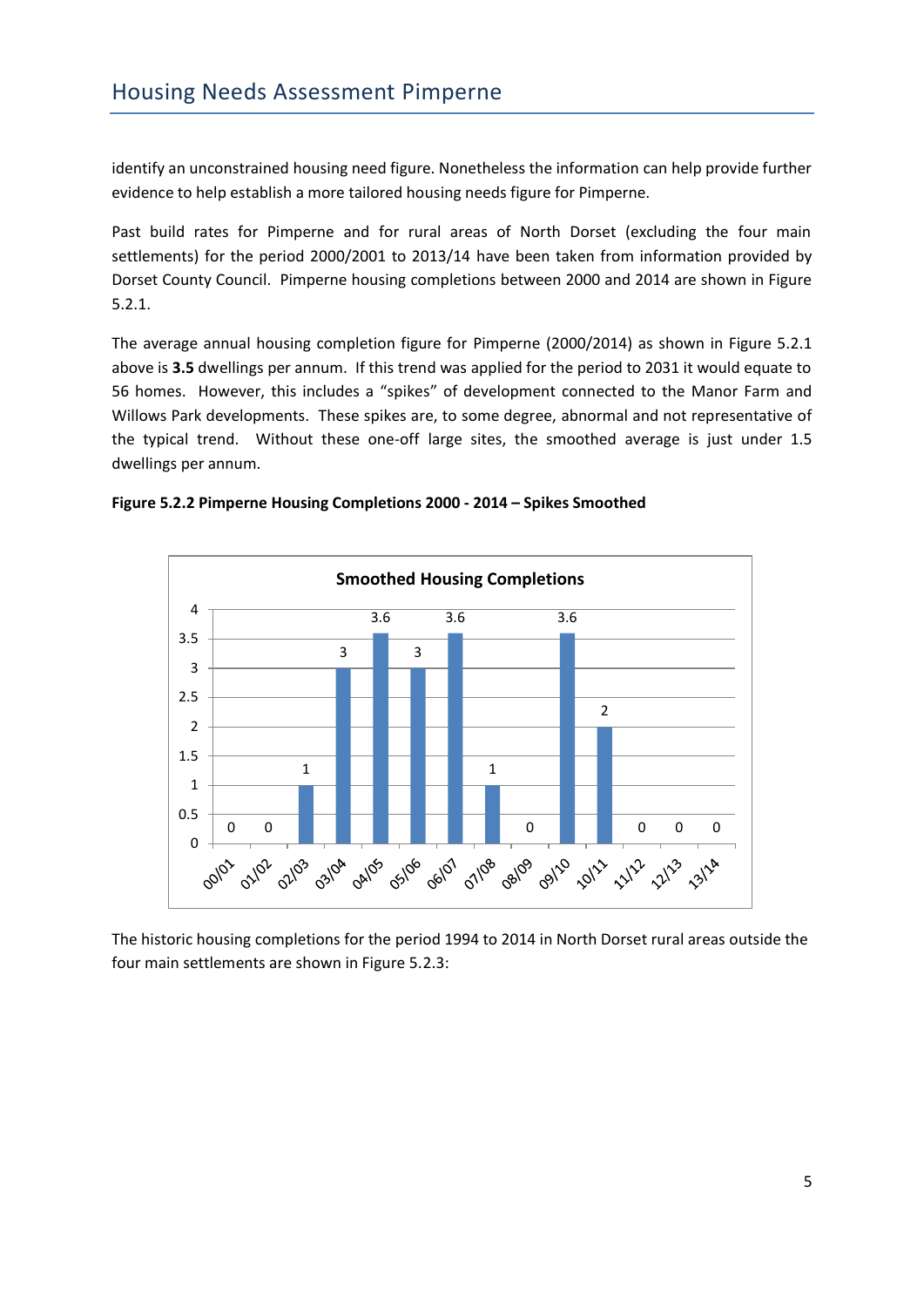

Figure 5.2.3 North Dorset Rural Housing Completions 1994-2014 (including linear trend line)

#### *Source: Dorset County Council (2015)*

Interestingly, the North Dorset rural housing completions show a declining trend in the 20 years between 1994 and 2014. As such the average historic rates are perhaps not a realistic or good basis for establishing future growth requirements, and should not be given significant weight in establishing what a reasonable level of need may be.

# <span id="page-5-0"></span>5.3. **Estimate based on the North Dorset Housing Register**

An assessment of the North Dorset Housing Register can be helpful in showing how many people are seeking properties in and around Pimperne at any one point in time. The Housing Register is confidential. However, North Dorset Council have indicated that there are (February 2016) 45 applicants on the housing register interested in Pimperne. However, only 8 of these households are either existing residents or have a local connection  $-5$  of which are not currently housed in the parish.

A summary of the housing register is set out below:

| North Dorset Housing Register                           | 1 bedroom | 2 bedroom | 3 bedroom | 4 bedroom | <b>Total</b> |
|---------------------------------------------------------|-----------|-----------|-----------|-----------|--------------|
| • Living in Pimperne requesting housing in Pimperne     |           |           |           |           | 31           |
| • Connection to Pimperne requesting housing in Pimperne |           |           |           |           |              |
| • Not living in Pimperne requesting housing in Pimperne | 21        |           |           |           | 37           |
|                                                         | 25        | 14        |           |           | 45           |
|                                                         |           |           |           |           |              |

#### **Figure 5.3.1**

As discussed later, the housing register shows a high demand for one bedroom properties.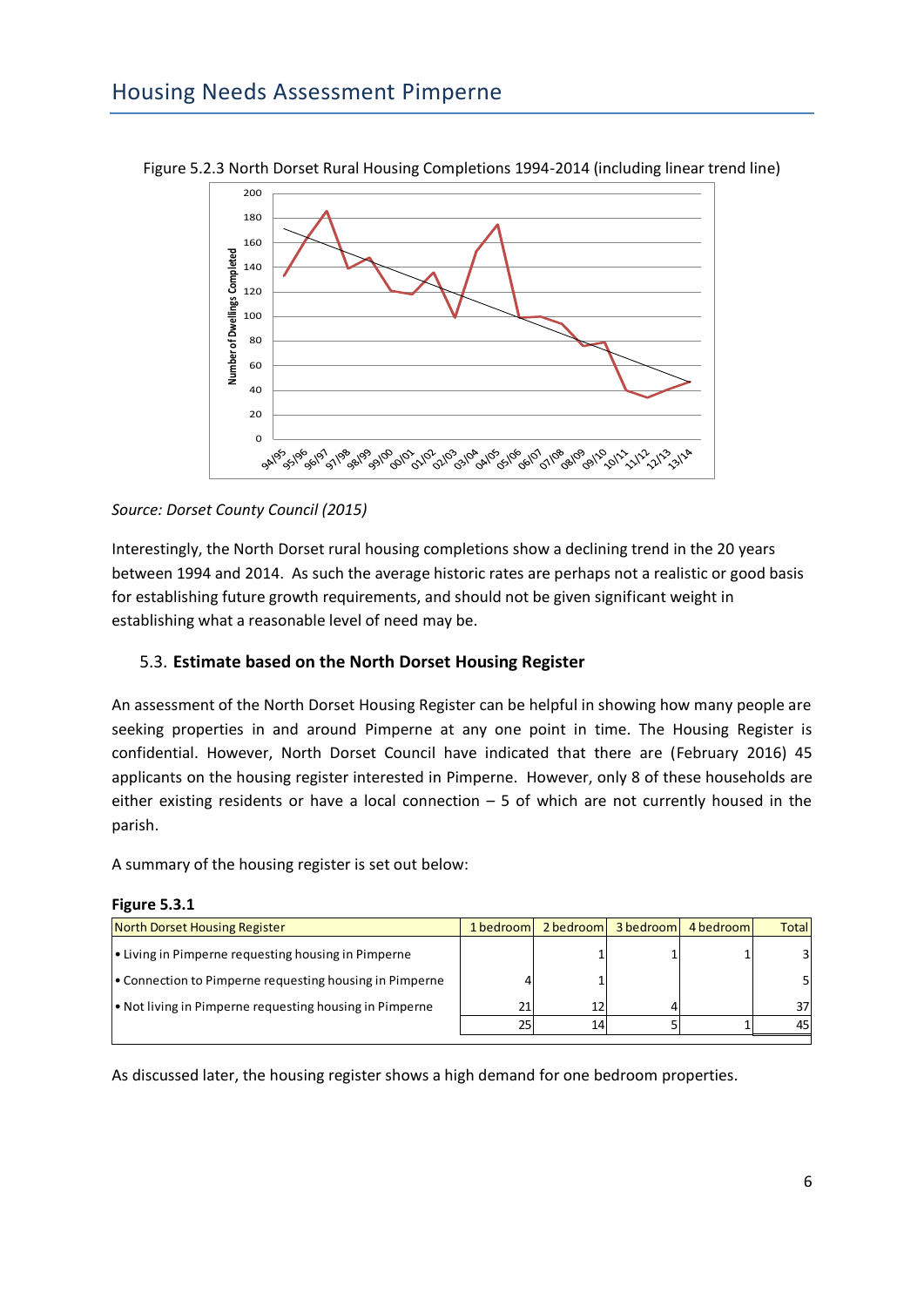# <span id="page-6-0"></span>5.4. **Estimate based on Estate Agents questionnaire**

The nine main estate agents operating in Pimperne and the surrounding areas were asked to complete a questionnaire. They gave an estimate of the enquiries they expect in terms of numbers and of the type of housing required. The agents said they cannot look into the future but would expect demand to be constant or above the national average commenting;

- Pimperne is one of the most popular villages for people to move to primarily because of its proximity to Blandford (in it but not part of it) and the fact it is has good road links to Dorchester, Poole, Bournemouth and Salisbury where most employment is located. The School, Shop and pubs are also an attraction.
- The price of properties in Pimperne and Blandford area generally substantially less than those in the surrounding areas of Dorchester Poole, Bournemouth and Salisbury and this encourages older people to relocate from these areas in search of a slower pace of life and also younger families who get more for their money and are prepared to commute to work.

The average over the seven agents operating in the area is that they may see between 2 to 10 enquiries a year for houses (this averages at about 6 enquiries and a total of just under 50 homes). However not many of these enquiries would have been limited to Pimperne alone, and there are a number of villages in the Blandford area that are likely to be serving this 'market demand'.

Land Registry data on house sales indicates that typically 15 to 20 homes get bought and sold every year.

# <span id="page-6-1"></span>5.5. **Estimate based on Neighbourhood Plan Survey Questionnaire Responses**

The opinion of local residents is also a key consideration in the assessment of local housing need, as the proposals in the Neighbourhood Plan will only come into effect if the local population support the plan by voting for it in the referendum. e.

The question in the Neighbourhood Plan Survey Questionnaire was: Over the past 10 years about 50 homes have been built in the Pimperne Parish. This represents an average of 5 new house p.a.

Do you think:

- a. We should have much less growth in the future;
- b. This level of housing growth has been OK and should continue, and
- c. We should have more homes built than in previous years:

The key findings of this questionnaire related to housing need were as follows:

- a. 52.0% felt there should be less growth in the future.
- b. 41.5% this level of housing growth has been OK and should
- c. 6.5% felt there should be more homes built than in previous years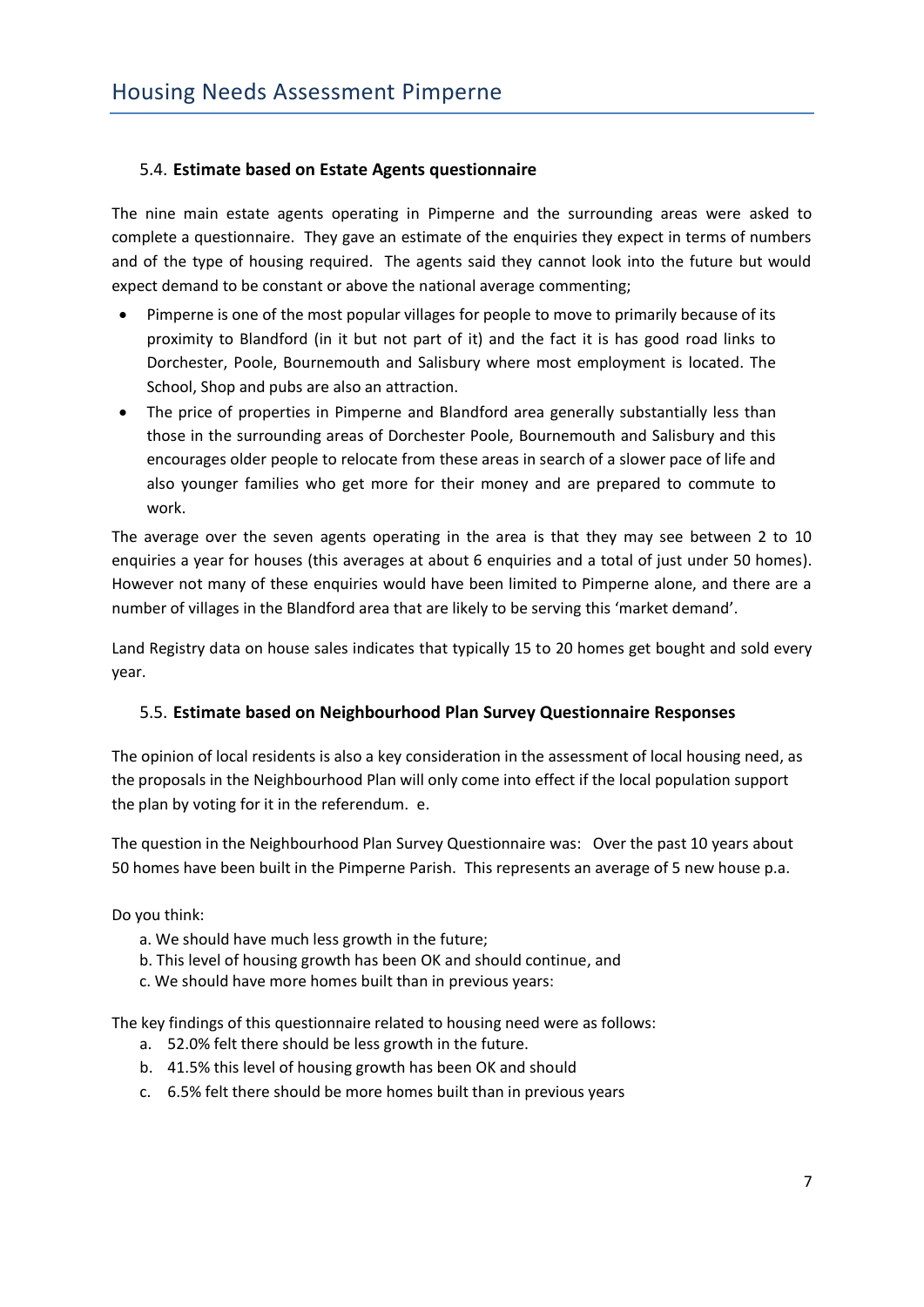The survey shows that the residents are in favour of some growth, up to 5 dwellings a year. Attached at Appendix 1 are comments made when the above survey was completed which gives the broad reasons why the residents made their choices. Assuming (worst case scenario) that those wanting to see 'less growth' would not want any housing, and those looking for more growth may support 10 dwellings a year, this translates to a weighted average of 2.7 dwellings a year (44 dwellings in total). A more balanced assumption results in a weighted average of 3.9 (62 dwellings in total) as calculated below:

| Neighbourhood Plan Survey       | Past build of 5   | Past build of 5  | Weighted       |
|---------------------------------|-------------------|------------------|----------------|
| <b>Questionnaire Responses</b>  | $p.a. - adjust a$ | p.a. - adjust a) | <b>Average</b> |
|                                 | and c) by $50\%$  | and c) by 100%   |                |
|                                 | House p.a.        | House p.a.       | House p.a.     |
| a) 52.0% - much less growth     | 2.5               |                  | 1.3            |
| b) 41.5% - same level of growth | 5.0               | 5.0              | 5.0            |
| c) 6.5% - more growth           | 7.5               | 10.0             | 8.8            |
|                                 |                   |                  |                |
| <b>Weighted Average</b>         | 3.9               | 2.7              | 3.3            |

#### Table 5.5.1 Average Housing Needs Figure based on survey

The split between these two weighted averages is 3.3 and equates to a 53 new dwellings between 2016 and 2031.

# <span id="page-7-0"></span>5.6. **Committed Development**

A number of sites subject to planning consent will also form part of the current supply:

- Woodbury, 10 Chapel Lane (2/2011/0969: Erect 2 No. semi-detached dwellings and demolish existing dwelling)
- The Little Thatch, 50, Salisbury Road (2/2014/0205/PLNG and 2/2015/1365/REM: Develop land by the erection of 1 No. dwelling (Outline and Reserve Matters applications))
- Salisbury Road / rear of Shepherds Way Portman Road (2/2014/1610/OUT: Develop land by 1 No. dwelling and garage (all matters reserved).
- Arlecks Lane / rear of 10 St Peters Close (2/2014/0064/PLNG: Erect 1 No. dwelling and form new vehicular and pedestrian access)

<span id="page-7-1"></span>The total of 5 can be deducted from the estimated housing need for Pimperne calculated at 5.7 below as there is reasonable certainty that these are deliverable and will be built.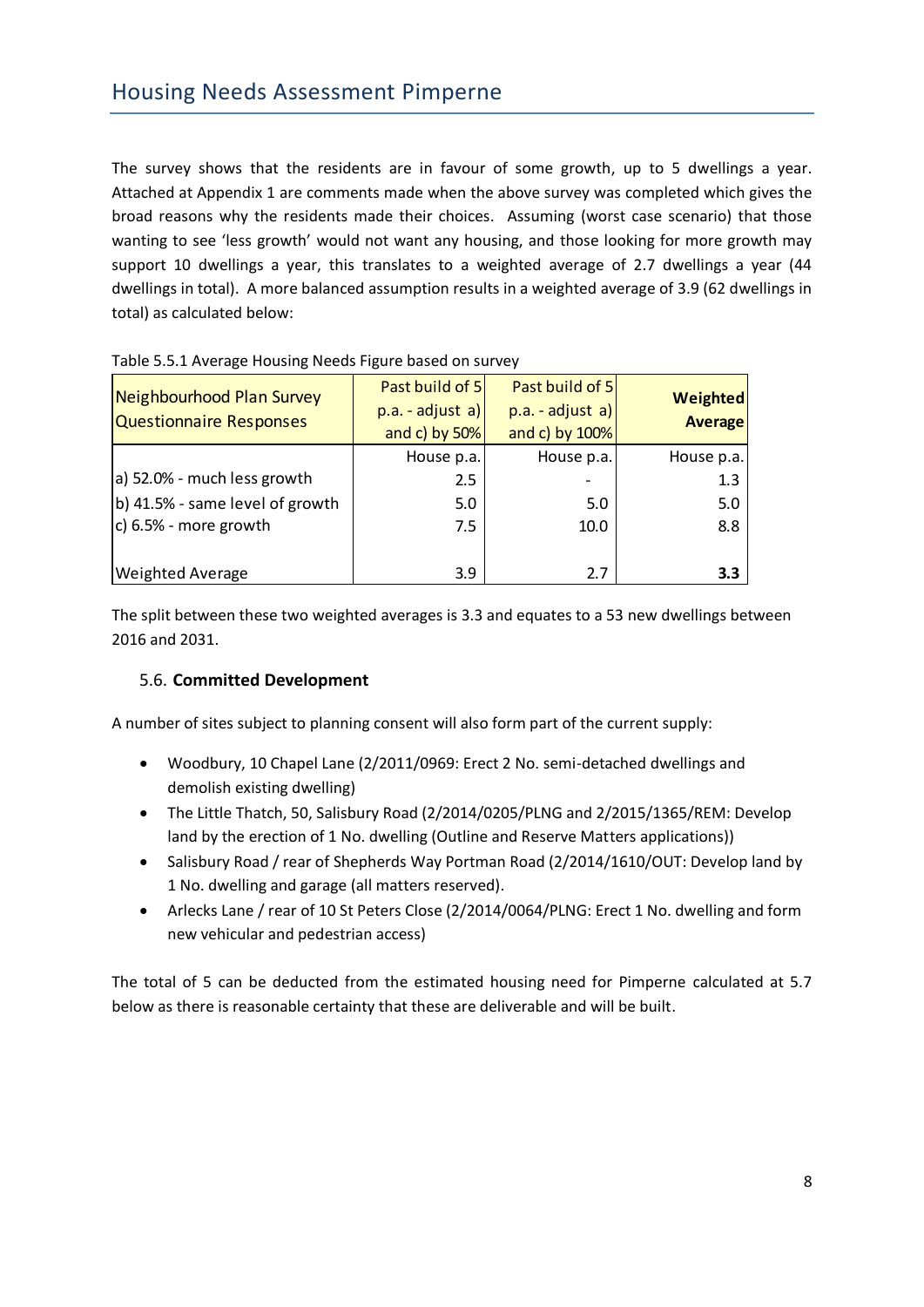# 5.7. **Calculation of the Housing Need based on averaging the estimates above**

The number, size and style of development of houses that will actually be built in the years to 2031 will be determined by market forces. However, the purpose of the PNDP is to ensure future development is done within a planned outline and fitting to the Pimperne village heritage. Through the PNDP Pimperne's resident will influence the development.

Given that there are a variety of sources of information on which to base the housing needs figure including the Local Plan target, past build rates, and responses from the PNDP Questionnaire, it seems appropriate to consider the average of these various data sources. This is shown in Table 5.5 below:

**Table 5.5 Average Overall Housing Need Figure**

| Source of housing need<br>information                            | <b>Section</b><br><i>in</i><br>report | <b>Assumption</b>       | Annual<br>requirement                            | <b>Housing</b><br>need to<br>2031 |  |  |
|------------------------------------------------------------------|---------------------------------------|-------------------------|--------------------------------------------------|-----------------------------------|--|--|
| Draft Local Plan Target                                          | 5.1                                   | Pro-rata average        | 2.4 to 2.8 homes a<br>year<br>1.5 to 3.5 homes a | $39 - 45$                         |  |  |
| Past build rates                                                 | 5.2                                   | Actual and smoothed     | vear                                             | $24 - 56$                         |  |  |
| <b>ND Housing Register</b>                                       | 5.3                                   | Snapshot target         | 2.8 homes a year<br>2.8 to 3.9 homes a           | 45                                |  |  |
| Consultation responses                                           | 5.5                                   | <b>Weighted Average</b> | year                                             | $44 - 62$                         |  |  |
| Average (mean)                                                   |                                       |                         | 2.8 homes a year                                 | 45                                |  |  |
| Less already committed                                           |                                       |                         |                                                  | $(-5)$                            |  |  |
| Housing site requirement to 2031 (on sites yet to be identified) |                                       |                         |                                                  |                                   |  |  |

Table 5.5 above suggests that a reasonable housing target would be 45 new dwellings between 2016 and 2031, of which there is already planning consent for 5 new homes. This level of increase is an 8.6% growth in the housing stock.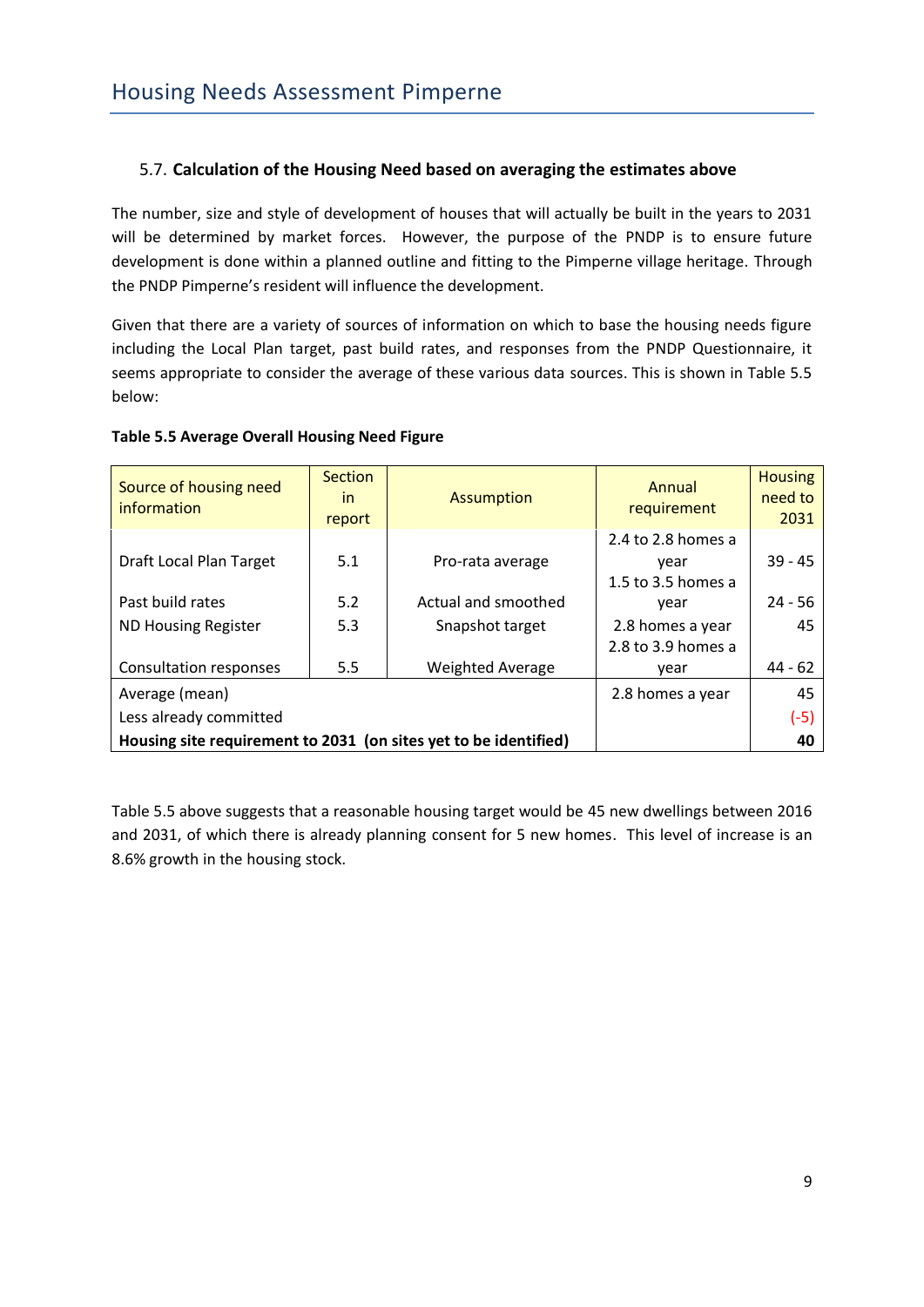# <span id="page-9-0"></span>**6. Type of Housing Need**

### 6.1. **Census 2011 Data – Housing Types in Pimperne**

Pimperne has 478 households. Analysis of the 2011 Census shows the types of housing stock currently in Pimperne. This can be compared to the data for North Dorset, South West region and England to show whether a particular housing type is over represented in Pimperne compared to the average. This is shown in Figure 6.1 below. It shows that Pimperne has a high percentage of detached larger houses than the average and a relative shortage of smaller accommodation.





#### **Table 6.1.2 Number and Percentage of homes by Bedroom size**

| <b>All Household Spaces with</b> | Pimperne |      | <b>North</b>  | <b>South</b> |                |
|----------------------------------|----------|------|---------------|--------------|----------------|
| at least one usual resident      |          |      | <b>Dorset</b> | <b>West</b>  | <b>England</b> |
|                                  | Number   | %    | %             | %            | %              |
| 1 Bedroom                        | 27       | 6%   | 8%            | 11%          | 12%            |
| 2 Bedrooms                       | 127      | 27%  | 27%           | 27%          | 28%            |
| 3 Bedrooms                       | 202      | 42%  | 40%           | 40%          | 41%            |
| 4 Bedrooms                       | 89       | 19%  | 19%           | 16%          | 14%            |
| 5 or More Bedrooms               | 33       | 7%   | 6%            | 5%           | 5%             |
| Total                            | 478      | 100% | 100%          | 100%         | 100%           |

Data on household size indicates Pimperne is broadly similar to the other comparative areas above. Perhaps, with a lower provision of 1 bedroom properties than average and a higher number of 4 bedroom households.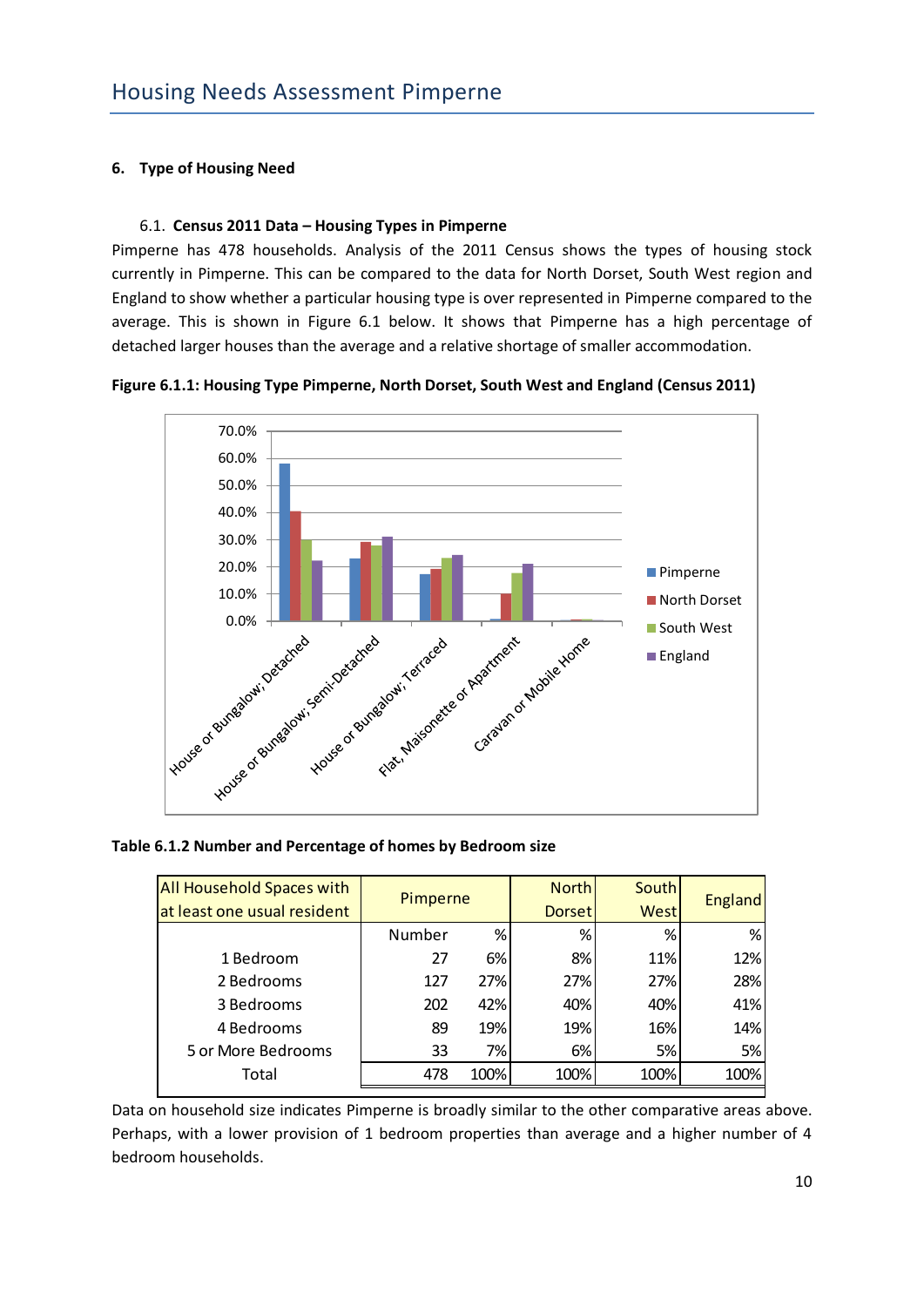# 6.2. **PNDP Questionnaire - Housing Types Required in Pimperne**

The Pimperne Neighbourhood Development Plan Questionnaire asked the residents to identify the types of dwelling most in need. The response is below:

|                                                    | Open          | Social /   |
|----------------------------------------------------|---------------|------------|
| Result (expressed as a percentage of choices made) | <b>Market</b> | Affordable |
| Small Home                                         | 17.3%         | 15.8%      |
| <b>Family Home</b>                                 | 19.1%         | 9.7%       |
| Space for home working                             | 8.6%          | 2.5%       |
| Adaptable home                                     | 11.2%         | 12.6%      |
| Other                                              | 3.2%          | 0.0%       |

#### 6.3. **Housing Register**

As shown in table 5.3.1 above, of the 45 applicants registered on the North Dorset Housing Register and requiring Pimperne, their needs in terms of house sizes equates to:-

| 1 bedroom   2 bedroom   3 bedroom   4 bedroom |  | Total. |
|-----------------------------------------------|--|--------|
|                                               |  |        |

Clearly, small or 1 bedroom household must feature in future development together with social /affordable households.

# 6.4. **Summary Housing Types in Pimperne**

Clearly, small or 1 bedroom household must feature in the future development in the period to 2031 together with social /affordable households.

# <span id="page-10-0"></span>**7. Conclusion – Pimperne Housing Need**

Based on the above analysis the local housing need figure for Pimperne is approximately 2.8 homes a year, which would equate to a further 45 new dwellings between 2015 and 2031. The types of housing required are smaller units, including some affordable units.

Pimperne's characteristics of being an attractive rural village close to Blandford Forum mean there is likely to be strong demand from people who 'desire' to live there and commute to Blandford Forum or other towns. Meeting this demand however is not sustainable and a higher figure is unlikely to be supported by local residents.